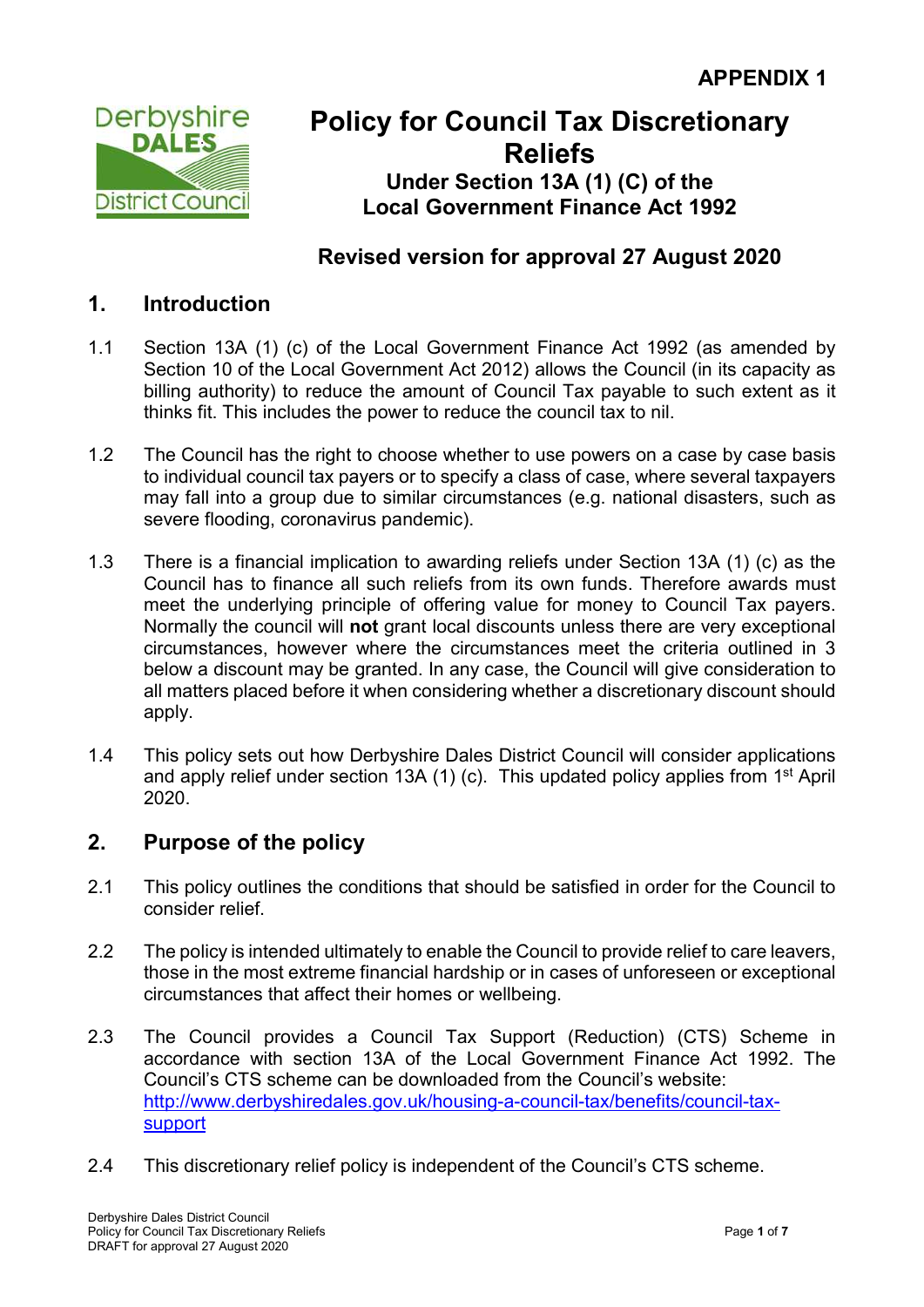## 3. Award criteria

- 3.1 Section 13A (1) (c) relief awards will be used in cases of unforeseen or very exceptional circumstances that threaten taxpayers' abilities to fund the cost of council tax and may affect their homes (e.g. properties affected by severe flooding).
- 3.2 The main features of this relief are that:
	- it is discretionary;
	- an applicant does not have a statutory right to a payment;
	- the operation of the scheme is for the Council to determine:
	- the Council may choose to vary the way in which funds are allocated according to community needs and Council resources;
	- if the applicant is dissatisfied with any decision taken on a claim that they have made, they can ask for further details on the decision and make an appeal in line with Section 5.4 of this Policy.
- 3.3 To maintain equity between all Council Taxpayers within the District, local discount to a class of persons or properties should only be granted in exceptional circumstances. Before determining the award of a discount to any class of properties or persons the Council shall consider:
	- i. Whether the proposed class would attract any existing statutory exemption or discount;
	- ii. The likelihood of funding coming from other sources which could be used to reduce the Council Tax liability to the proposed class (or reduce the cost to the Council of such an award) e.g. central government funding for victims of national disasters or individuals having their own insurance cover;
	- iii. The financial cost to the council of granting a local discount to the proposed class;
	- iv. The ongoing effect of granting the discount e.g. is the discount so generous that it might attract persons falling into that class to relocate to the District thus incurring further financial costs?
	- v. The "reasonableness" of granting a local discount having regard to the impact on other council tax payers within the District.

The Council has determined that local discount should be awarded to care leavers. Further details relating to this class of persons are set out in 3.5 below.

- 3.4 To maintain equity between all council tax payers within the district, local discount in respect of individuals will not normally be granted. However in some cases there may be exceptional circumstances. In determining whether there are exceptional circumstances the following should be taken into account:
	- i. Could the taxpayer have taken reasonable precautions to avoid incurring a council tax liability, for example by seeking advice from the council?
	- The personal circumstances of the individual should be taken into account but usually a discount would not be granted in these circumstances.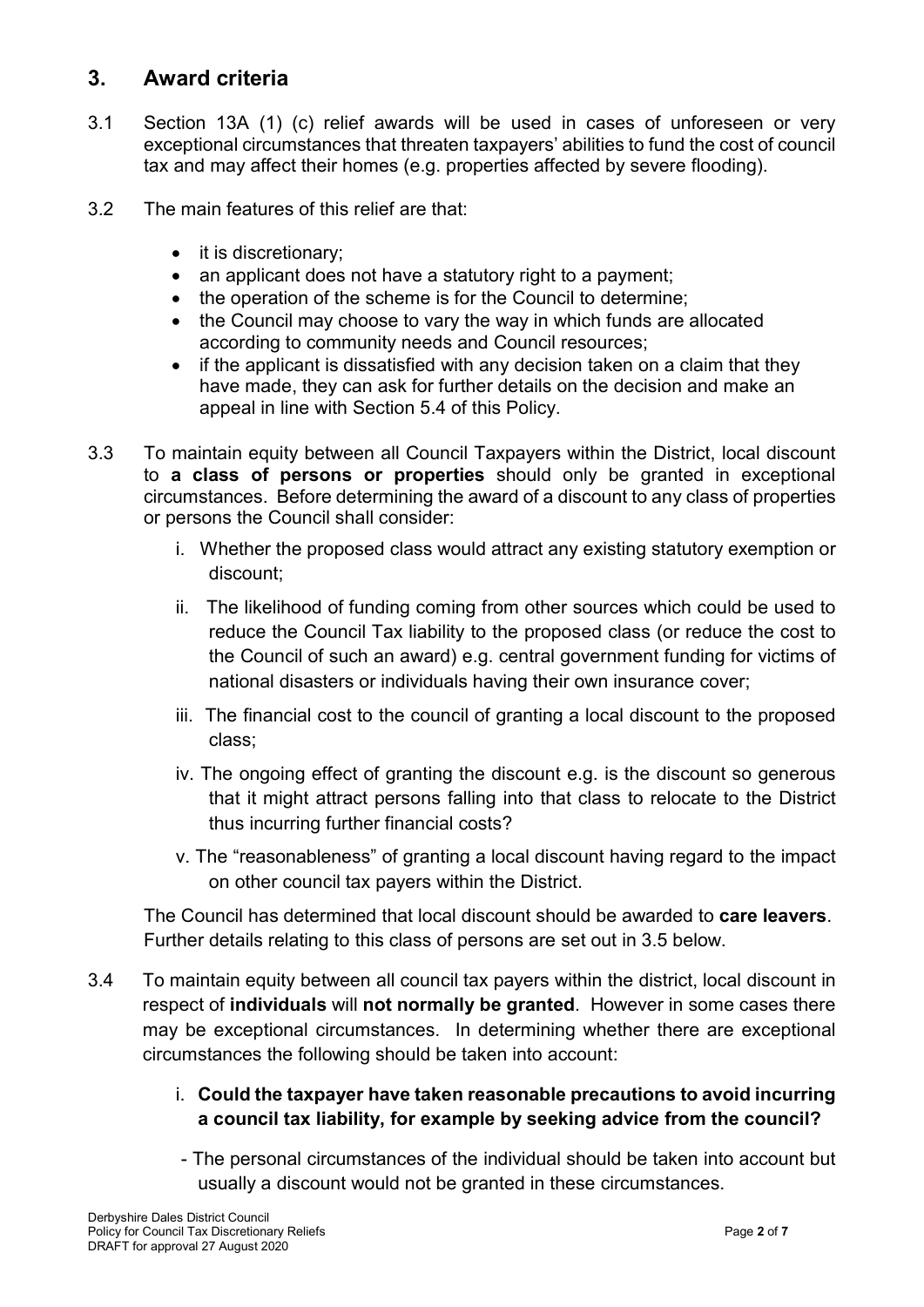ii. Does the council tax liability arise through circumstances which could not have been reasonably envisaged by the taxpayer and which are beyond the taxpayer's control? For example the taxpayer is left a property by a deceased person which cannot be sold or otherwise utilised. Will these circumstances cause the taxpayer undue hardship?

- A local discount equal to the empty homes premium may be awarded where there is evidence that all reasonable steps have been taken to dispose of an age-designated property for at least two years; the period of relief will not commence before the two years have expired. An age designated property is defined as one where residents have to be over a certain age and usually applies to specialist housing for older people;

- The personal circumstances of the individual should be taken into account and a discount could be considered after consideration of the other remaining factors.

iii. Has the taxpayer become subject to legal provisions which Parliament intended for another cause resulting in the taxpayer suffering injustice? Will these circumstances cause the taxpayer undue hardship?

- Can the taxpayer take any reasonable steps to rectify this situation? If so, this will be taken into account when the application is considered. If no reasonable steps can be taken, a discount could be considered after consideration of the other remaining factors.

#### iv. What are the taxpayer's current financial circumstances? Will the taxpayer obtain some future gain from the property on which the Council Tax liability arises?

- Could payment of the council tax be deferred until the gain is realised? If so, payment should usually be deferred rather than granting a discount. A charging order would secure the council's interest in the property.

### v. Are there any other statutory exemptions, discounts, council tax support or benefits which could reduce the liability and the burden on the tax payer?

– The extent to which these reduce or assist in payment of the tax liability will determine whether a discount should be granted and how much should be granted.

The Council will make all decisions on the basis of merit; it will act fairly and reasonably and will have regard to all the relevant circumstances.

- 3.5 Where the scheme applies to a local council tax discount for care leavers, the following criteria will apply:
	- i) A care leaver is defined as a young person aged 18 to 25 who was formerly a child in the care of a local authority and who then became a 'care leaver' as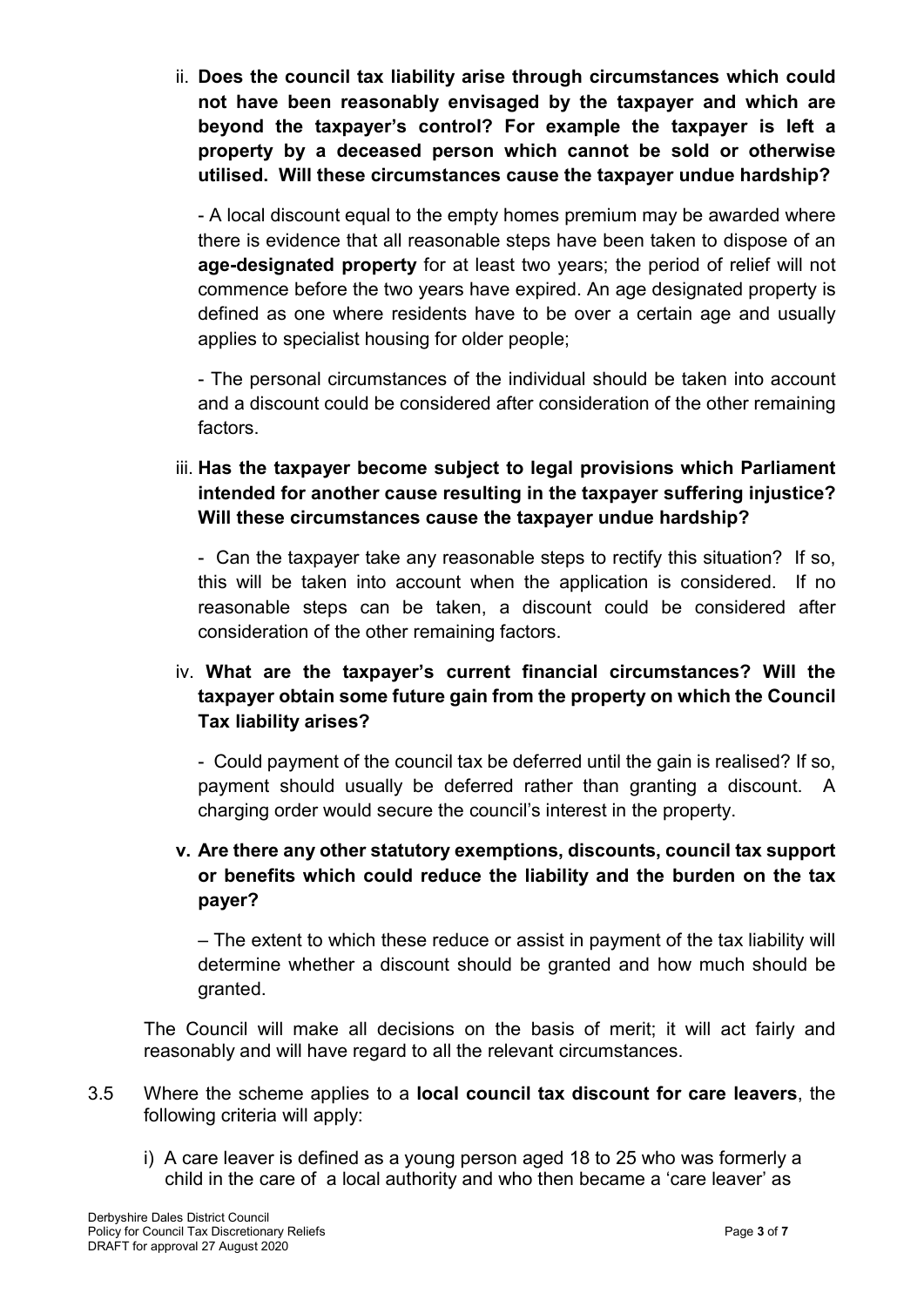described in The Children (Leaving Care) Act 2000 and is liable for Council Tax on a dwelling within the Derbyshire Dales District Council area.

- ii) Applications may be made by the care leaver or by the Leaving Care Team, or equivalent, for and on behalf of the care leaver previously registered with a local authority in the financial year immediately preceding their 18th birthday.
- iii) Applications may be backdated to 1 April in the year of application if the 18th birthday fell in the previous year.
- iv) Council Tax Discount will be awarded on a single property occupied as the sole or main residence in the District Council's area, from the date of the care leavers 18th birthday until the day immediately preceding their 25th birthday, as follows:
	- a. Sole occupation by a care leaver of 100% of residual balance of Council Tax payable after the award of any other discount relief or exemption.
	- b. Where a care leaver is jointly liable a proportionate award will be made according to their individual circumstances, e.g. if there's one other occupier then a 50% discount will apply.
	- c. Where the care leaver is not liable for Council Tax no discount will apply.
- v) Discounts will be subject to annual review of eligibility which will include financial circumstances.
- vi) The Scheme may be varied or terminated on 12 months' notice on a decision by the Council. (We are intending to keep the Scheme under review as regards cost and administration).

 This discount is in addition to the Council's current Local Council Tax Support Scheme (CTS scheme) and will provide assistance to people living within the District that have previously been in care and meet the appropriate qualifying criteria, as detailed above.

The Local Council Tax Discount for Care Leavers Scheme will only be applied after all other relevant discounts and exemptions have been applied. Where the qualifying criteria is met and all discounts and exemptions, including CTS, do not cover the full Council Tax charge, then under this scheme the qualifying care leaver will receive further assistance to cover 100% of their council tax charge.

3.6 Where the scheme applies to the allocation of the council tax hardship fund in 2020/21 to a class that includes all households eligible for Council Tax Support in that year, the award criteria will be as approved by Council on 27 August 2020 i.e. an award of £200 per eligible household, or the balance of the council tax bill, if less than £200. (The ad hoc awards from the council tax hardship fund will follow the process set out for individuals above).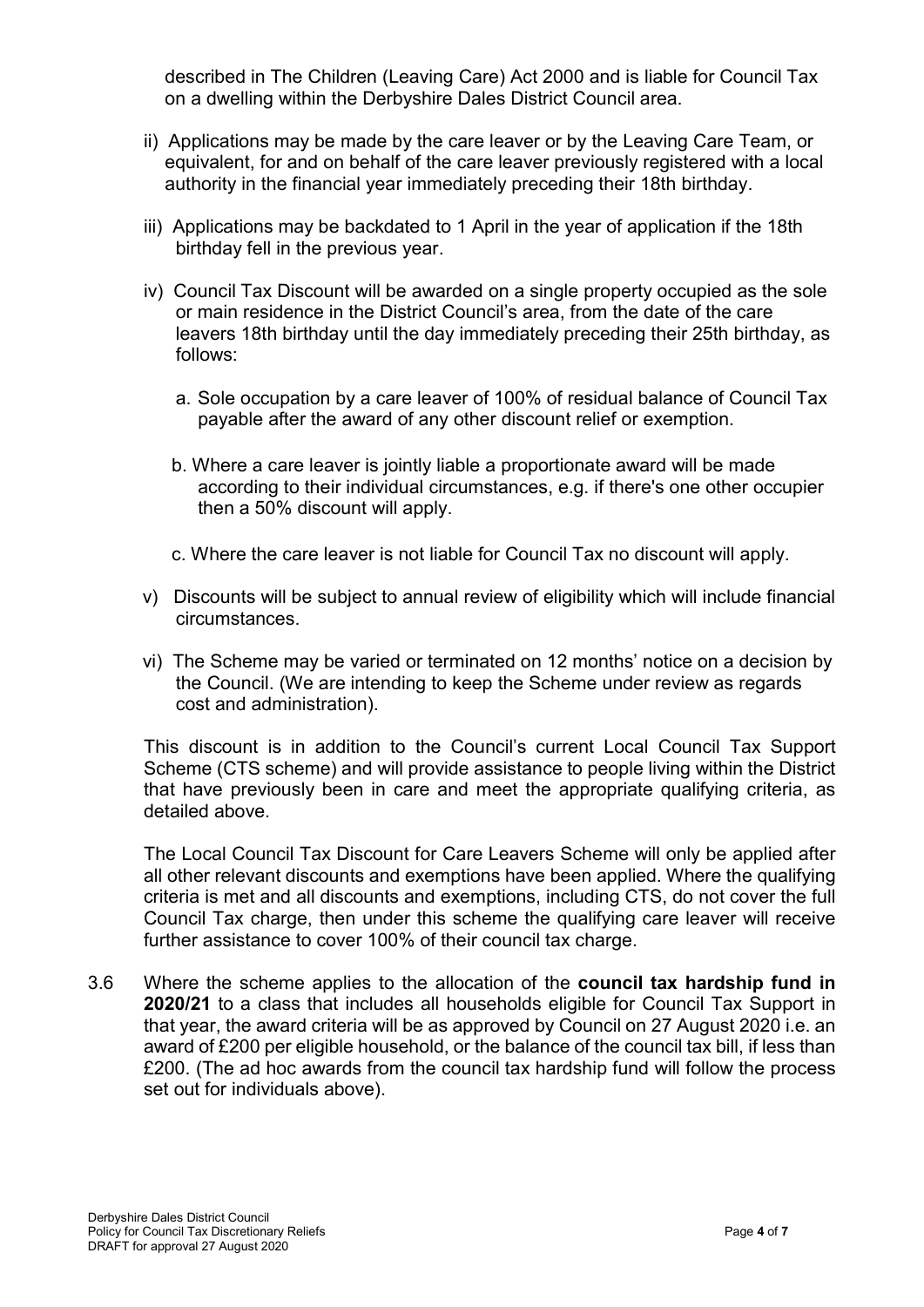# 4. Application Process

- 4.1 Unless the Director of Resources has determined that applications are not required under certain circumstances, applications should be made in writing (including email) to the Revenues Team under the title of Section 13A (1) (c) Relief Application. Applications may be made by the customer claiming the reduction, or a party authorised by the applicant.
- 4.2 Each application must set out the circumstances upon which the application is based and should include:
	- 1. The level of discount being requested (i.e. is this for the full year's council tax or part of it, such as 50%);
	- 2. The reason for the request (i.e. why is the discount wanted and how this meets our policy);
	- 3. Whether the applicant is a Care Leaver
	- 4. Period of time the discount is wanted for (i.e. the full financial year, part of financial year or some other period of time);
	- 5. Steps that have been taken to meet or mitigate the council tax liability (i.e. any other discounts or reductions awarded).
- 4.3 Where the costs of the local discount are likely to be reduced by government funding, the award of any discount will reflect any government guidance or, where local discretion is allowed, be defined by the Council for that specific instance.
- 4.4 The application process may be amended by the Director of Resources where deemed necessary to streamline processing e.g. to award discounts to a class of persons following a national disaster.
- 4.5 The Council aims to make a decision within 28 days of receiving all the information required.

### 5. Eligibility Criteria

5.1 Each application will be considered on its individual merits against the conditions set out above.

### 6. Awarding a Section 13A (1) (c) Relief

#### 6.1 Evidence required for individual applications (not care leavers)

In deciding whether to make a Section 13A (1) (c) award the Council will have regard to the applicant's circumstances. In order to do this the Council may make enquiries regarding the income and expenditure of all household members. Household members may be asked to supply reasonable supporting evidence to substantiate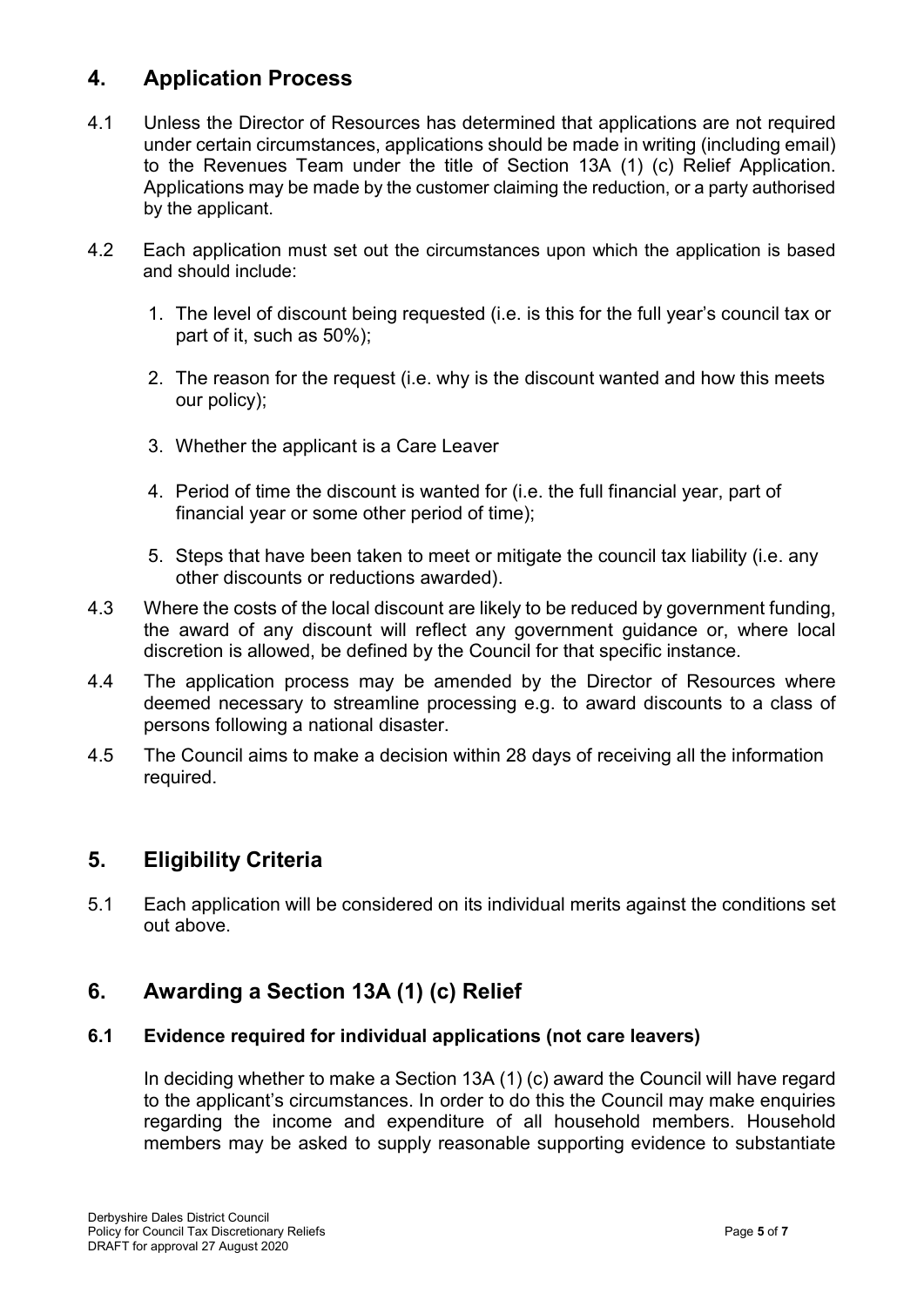the answers that they give to the questions above. This may include, but is not limited to:

- income & expenditure statements;
- any sources of credit such as cash cards, credit cards, store cards, cheque cards, cheque accounts, overdraft facilities, loan arrangements;
- evidence of illness or other causes of undue hardship;
- any help which is likely to be available to the applicant from other sources;
- any other special circumstance of which we are aware.

Where information or evidence requested has not been received within 21 days the Council will determine the application on the basis of the evidence and information in its possession. The Council may refuse to grant relief where the absence of information and evidence prevents the Council from reaching an informed decision regarding the applicant's circumstances.

#### 6.2 Amount of relief

The amount of discretionary relief to be awarded will be at the Council's discretion. Any amount of relief granted will be credited to the council tax account.

#### 6.3 Period of relief

The Council retains ultimate discretion over the period for which relief may be granted. The Council retains the right to withdraw relief at any time, including for retrospective periods, if the:

- where conditions or circumstances in which the reduction was granted change or fail to materialise
- information submitted as part of the application proves misleading
- applicant ceases to be a Council Tax payer

The customer must advise the Council of any such relevant change to their circumstances within 14 days of the change occurring.

#### 6.4 Decision making and appeals

Any relief granted in accordance with this policy must be determined as follows:

Our aim is to make decisions on these reliefs within 28 days of receipt of application and all relevant information. The applicant will be notified of the decision in writing. The notification will include the decision and details of any amount of relief to be awarded and the period to which the award relates.

Where the request for a Section 13A (1) (c) relief is unsuccessful or not met in full the Council will explain the reasons why the decision was made, and explain the applicant's right of appeal.

Where a Council Tax payer disagrees with the Council's decision, an appeal may be made to the Valuation Tribunal. The Valuation Tribunal is independent of the Council and will consider the case at a hearing. The process is explained on their website. https://www.valuationtribunal.gov.uk/council-tax/council-tax-liability-2/